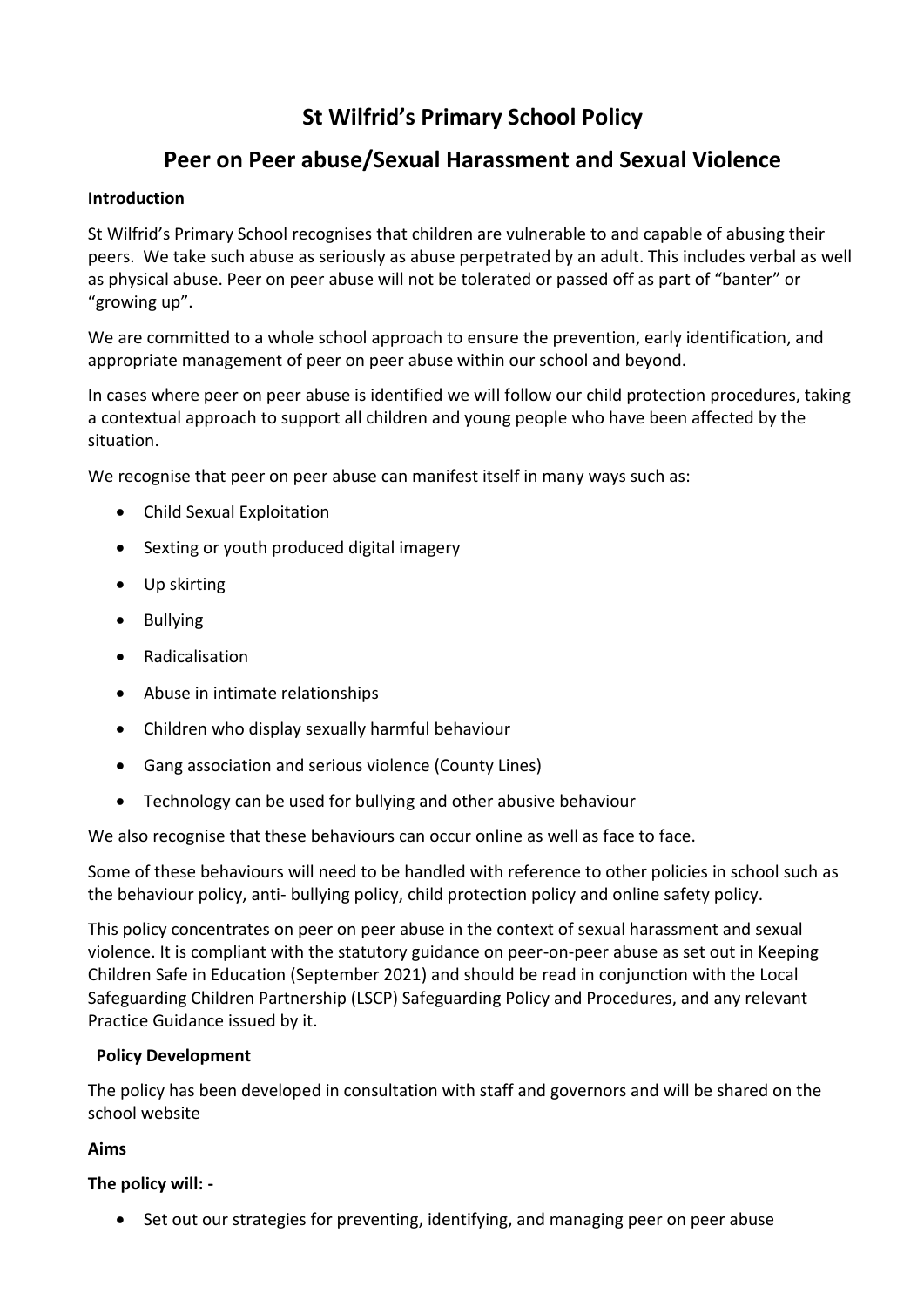- Take a contextual approach to safeguarding all children and young people involved. Acknowledging that children who have allegedly abused their peers or displayed harmful sexual behaviour are themselves vulnerable and may have been abused by peer, parents, or adults in the community
- Recognise that this behaviour can occur online as well as face to face and both are part of our safeguarding duty of care

#### **Understanding Peer on Peer abuse**

Sexual violence and sexual harassment can occur between two children of any age and sex or a group of children sexually assaulting or sexually harassing a single child or group of children.

The impact of this behaviour on children can be very distressing and have an impact on academic achievement and emotional health and wellbeing.

Sexual harassment and sexual violence may also occur online and offline.

#### **The Context**

All behaviour takes place on a spectrum. Understanding where a child's behaviour falls on a spectrum is essential to being able to respond appropriately to it.

In this policy we recognise the importance of distinguishing between problematic and abusive sexual behaviour (Harmful Sexual Behaviour HSB).

We are adopting the NSPCC definition of HSB as: -

"Sexual behaviours expressed by children…that are developmentally inappropriate, may be harmful towards self or others, or be abusive towards another child…or adult."

We will also use Simon Hackett's continuum model to demonstrate the range of sexual behaviours.

(Appendix 1)

# **Vulnerable groups**

We recognise that all children can be at risk however we acknowledge that some groups are more vulnerable. This can include: experience of abuse within their family; living with domestic violence; young people in care; children who go missing; children with additional needs (SEN and/or disabilities); children who identify or are perceived as LGBT and/or have other protected characteristics under the Equalities Act 2010.

Whist research tells is us girls are more frequently identified as being abused by their peers and, girls are more likely to experience unwanted sexual touching in schools this is not confined to girls.

Boys are less likely to report intimate relationship abuse and may display other behaviour such as antisocial behaviour. Boys report high levels of victimisation in areas where they are affected by gangs. We recognise that both boys and girls experience peer on peer abuse, but they do so in gendered ways.

All staff should be aware of indicators, which may signal that children are at risk from, or are involved with serious violent crime. These may include increased absence from school, a change in friendships or relationships with older individuals or groups, a significant decline in performance, signs of selfharm or a significant change in wellbeing, or signs of assault or unexplained injuries. Unexplained gifts or new possessions could also indicate that children have been approached by, or are involved with, individuals associated with criminal networks or gangs.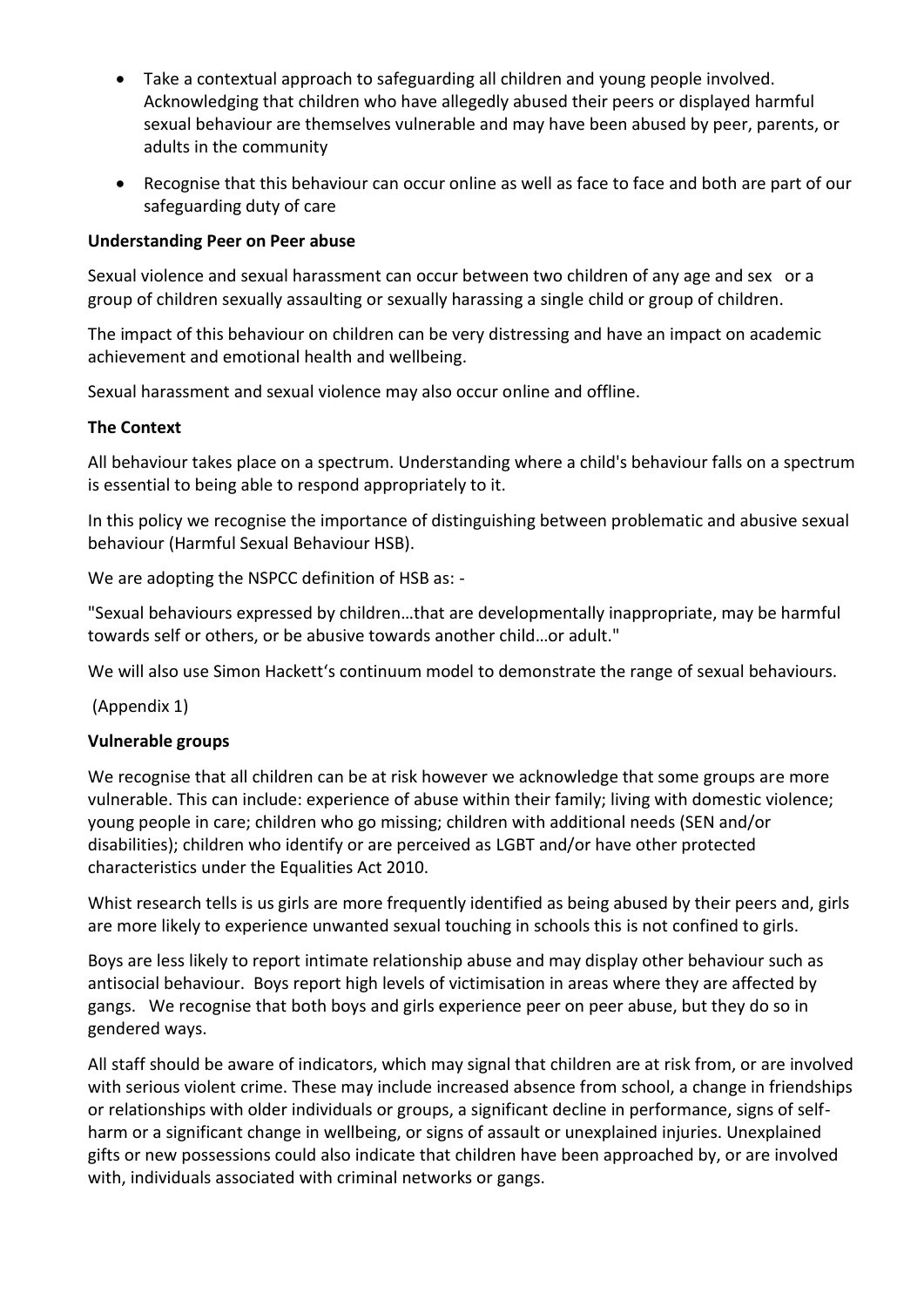## **Responding to alleged incidents responding to reports of sexual violence and sexual harassment**

All reports of peer on peer abuse will be made on a case by case basis with the designated safeguarding lead or their deputy taking a leading role using their professional judgement and supported by other agencies such as social care or the police as required.

#### **The immediate response to a report**

- The schooltake all reports seriously and will reassure the victim that they will be supported and kept safe.
- All staff will be trained to manage a report.
- Staff will not promise confidentiality as the concern will need to be shared further (for example, with the designated safeguarding lead or social care) staff will however only share the report with those people who are necessary to progress it.
- A written report will be made as soon after the interview as possible recording the facts as presented by the child. These may be used as part of a statutory assessment if the case is escalated later.
- Where the report includes an online element the school or college will follow advice on searching, screening and confiscation. The staff will not view or forward images unless unavoidable and only if another member of staff (preferably the DSL) is present.
- The DSL will be informed as soon as possible.

#### **Risk Assessment**

When there has been a report of sexual violence, the designated safeguarding lead (or a deputy) will make an immediate risk and needs' assessment. Where there has been a report of sexual harassment, the need for a risk assessment should be considered on a case-by-case basis. The risk and needs' assessment should consider:

- The victim, especially their protection and support.
- The alleged perpetrator; and
- All the other children (and, if appropriate, adult students and staff) at the school or college, especially any actions that are appropriate to protect them.

Risk assessments will be recorded and be kept under review.

The designated safeguarding lead (or a deputy) will ensure they are engaging with MASH.

# **Action following a report of sexual violence and/or sexual harassment**

Following an incident, we will consider

- The wishes of the victim in terms of how they want to proceed. This is especially important in the context of sexual violence and sexual harassment.
- The nature of the alleged incident(s), including whether a crime may have been committed and consideration of harmful sexual behaviour.
- The ages of the children involved.
- The developmental stages of the children involved.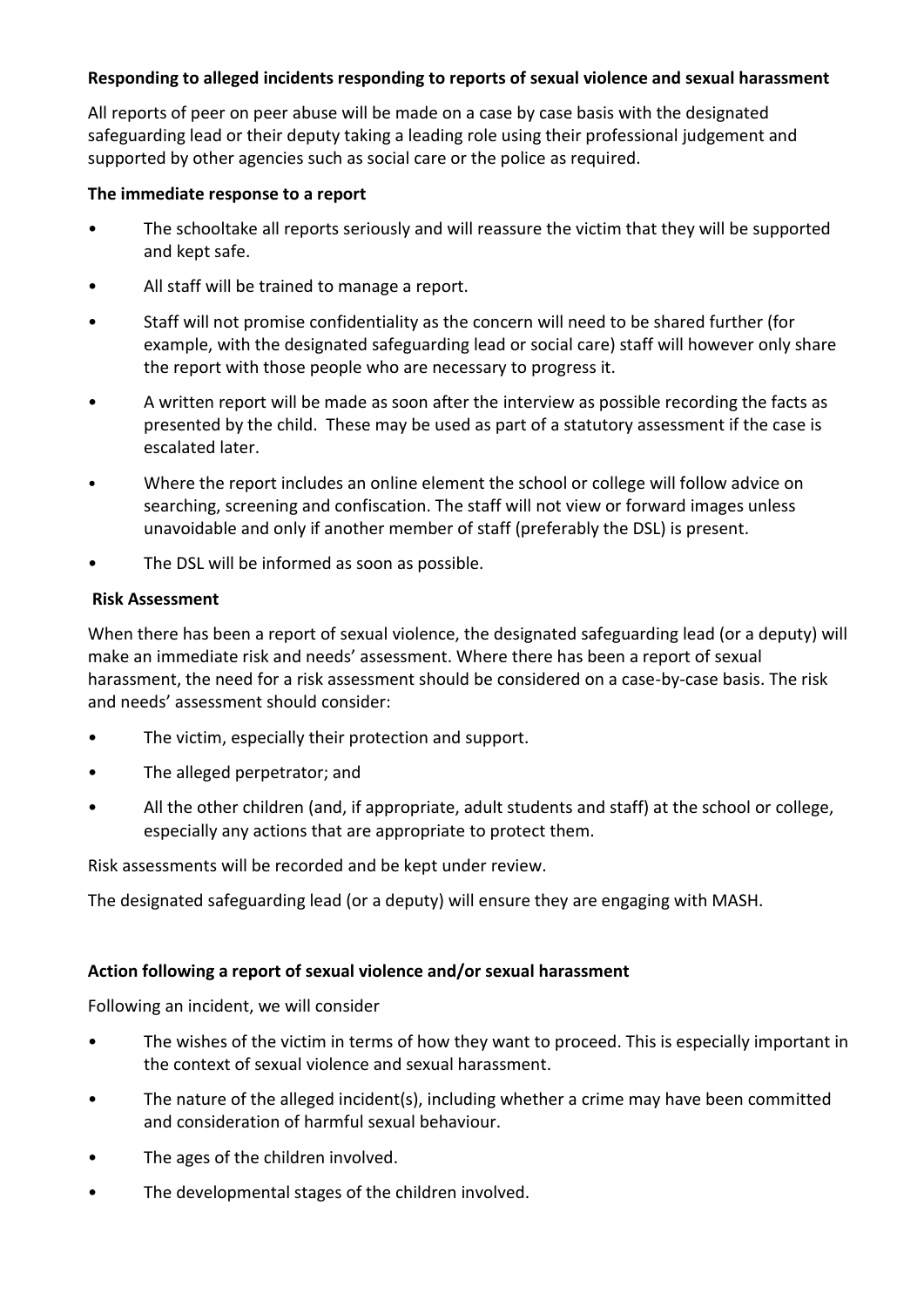- Any power imbalance between the children. For example, is the alleged perpetrator significantly older, more mature or more confident? Does the victim have a disability or learning difficulty?
- If the alleged incident is a one-off or a sustained pattern of abuse.
- Are there ongoing risks to the victim, other children, adult students or school or college staff, and other related issues and wider context?

## **Follow up Actions**

#### **Children sharing a classroom:**

Whilst the school establishes the facts of the case and starts the process of liaising with children's social care and the police:

- The perpetrator will be removed from any classes they share with the victim if neccessary
- We will consider how best to keep the victim and alleged perpetrator a reasonable distance apart on school premises and on transport to and from the school or college.

These actions are in the best interests of both children and should not be perceived to be a judgment on the guilt of the alleged perpetrator.

#### **Options to manage the report**

#### **Manage internally**

1. In some cases of sexual harassment, for example, one-off incidents, we may decide that the children concerned are not in need of early help or statutory intervention and that it would be appropriate to handle the incident internally, perhaps through utilising the behaviour and bullying policies and by providing pastoral support.

This decision will be made based on the principle that sexual violence and sexual harassment is never acceptable and will not be tolerated. All decisions, and discussions around making these decisions will be recorded and stored by the dsl.

2. In line with 1 above, we may decide that the children involved do not require statutory interventions but may benefit from early help. Early help means providing support as soon as a problem emerges, at any point in a child's life. Providing early help is more effective in promoting the welfare of children than reacting later. Early help can be particularly useful to address non-violent harmful sexual behaviour and may prevent escalation of sexual violence.

3. Where a child has been harmed, is at risk of harm, or is in immediate danger, we will make a referral to the MASH following locally agreed protocols. (Pathway to Provision V9)

Where statutory assessments are appropriate, the designated safeguarding lead or a deputy will be working alongside, and cooperating with, the relevant lead social worker. Collaborative working will help ensure the best possible package of coordinated support is implemented for the victim and, where appropriate, the alleged perpetrator and any other children that require support.

# **Reporting to the Police**

Any report to the police will generally be made through the MASH as above. The designated safeguarding lead (and their deputies) will follow local processes for referrals.

Where a report of rape, assault by penetration or sexual assault is made, the starting point is this will be passed on to the police. Whilst the age of criminal responsibility is ten, if the alleged perpetrator is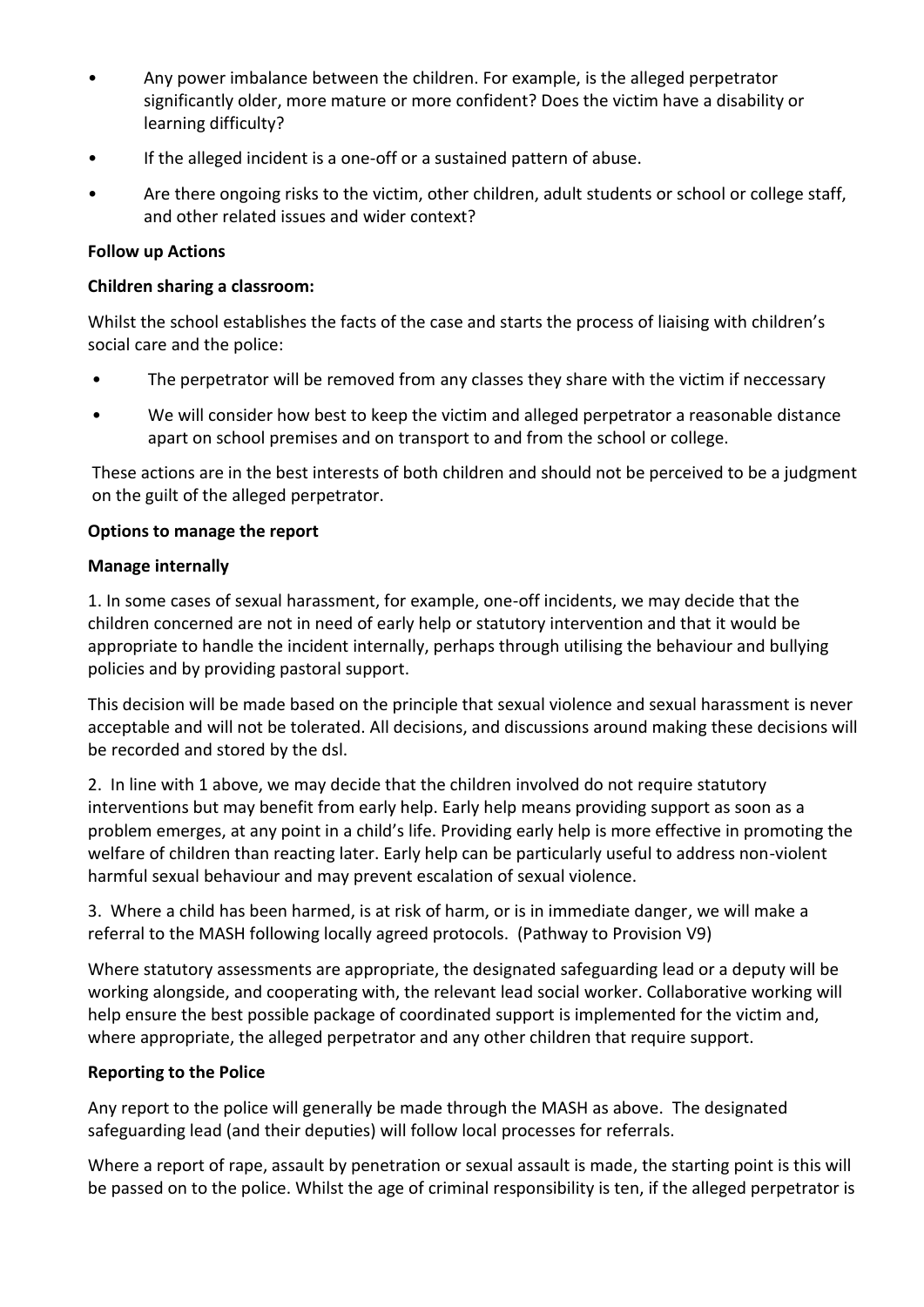under ten, the starting principle of reporting to the police remains. The police will take a welfare, rather than a criminal justice, approach.

Where a report has been made to the police, the school or college will consult the police and agree what information can be disclosed to staff and others, the alleged perpetrator and their parents or carers. They will also discuss the best way to protect the victim and their anonymity.

Where there is a criminal investigation, we will work closely with the relevant agencies to support all children involved (especially potential witnesses). Where required, advice from the police will be sought to help us.

Whilst protecting children and/or taking any disciplinary measures against the alleged perpetrator, we will work closely with the police (and other agencies as required), to ensure any actions the school or college take do not jeopardise the police investigation.

# **The end of the criminal process**

If a child is convicted or receives a caution for a sexual offence, the school /academy will update its risk assessment, ensure relevant protections are in place for all children. We will consider any suitable action following our behaviour policy. If the perpetrator remains in school/academy we will be very clear as to our expectations regarding the perpetrator now they have been convicted or cautioned. This could include expectations regarding their behaviour and any restrictions we think are reasonable and proportionate about the perpetrator's timetable.

Any conviction (even with legal anonymity reporting restrictions) is potentially going to generate interest among other pupils or students in the school or college.

We will ensure all children involved are protected, especially from any bullying or harassment (including online).

Where cases are classified as "no further action" (NFA'd) by the police or Crown Prosecution Service, or where there is a not guilty verdict, we will continue to offer support to the victim and the alleged perpetrator for as long as is necessary. A not guilty verdict or a decision not to progress with their case will likely be traumatic for the victim. The fact that an allegation cannot be substantiated does not necessarily mean that it was unfounded. We will continue to support all parties in this instance.

# **Support for Children Affected by Sexual-Assault**

Support for victims of sexual assault is available from a variety of agencies (see Appendix 3).

We will support the victim of sexual assault to remain in school but if they are unable to do so we will enable them to continue their education elsewhere. This decision will be made only at the request of the child and their family.

If they are moved, we will ensure the new school is aware of the ongoing support they may need. The DSL will support this move.

Where there is a criminal investigation the alleged perpetrator will be removed from any shared classes with the victim and we will also consider how best to keep them a reasonable distance apart on the school premises or on school transport. This is in the best interest of the children concerned and should not be perceived to be a judgement of guilt before any legal proceedings. We will work closely with the police.

Where a criminal investigation into a rape or assault by penetration leads to a conviction or caution, we may take suitable action, if we have not already done so. In all but the most exceptional of circumstances, the rape or assault is likely to constitute a serious breach of discipline and lead to the view that allowing the perpetrator to remain in the same school or college would seriously harm the education or welfare of the victim (and potentially other pupils or students).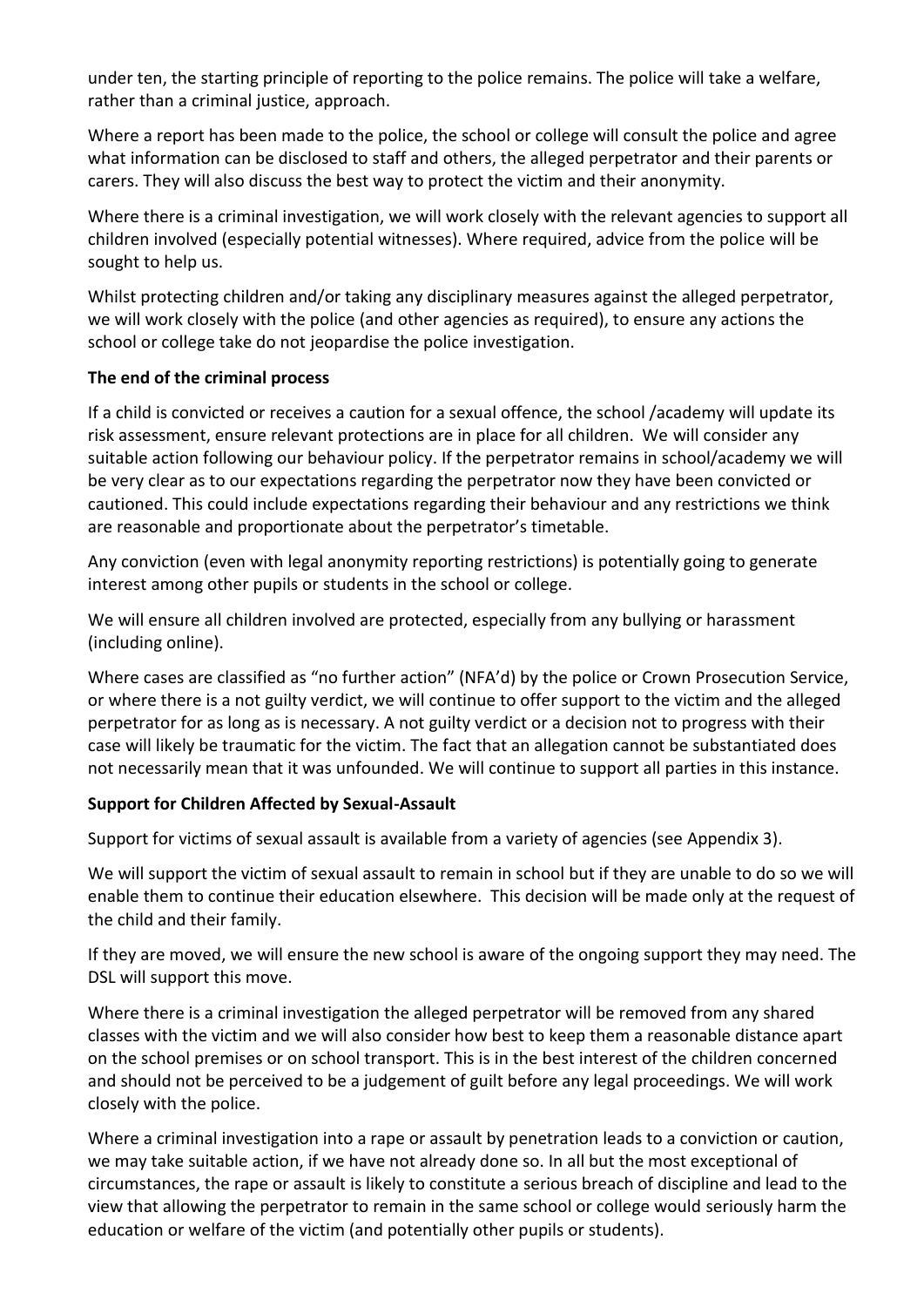Where a criminal investigation into sexual assault leads to a conviction or caution, we may, if we have not already done so, consider any suitable sanctions using our behaviour policy, including consideration of permanent exclusion.

Where the perpetrator is going to remain at the school or college, the principle would be to continue keeping the victim and perpetrator in separate classes and continue to consider the most appropriate way to manage potential contact on school and college premises and transport. The nature of the conviction or caution and wishes of the victim will be especially important in determining how to proceed in such cases.

Reports of sexual assault and sexual harassment will, in some cases, not lead to a report to the police (for a variety of reasons). In some cases, rape, assault by penetration, sexual assault or sexual harassment are reported to the police and the case is not progressed or are reported to the police and ultimately result in a not guilty verdict. None of this means the offence did not happen or that the victim lied. The process will have affected both victim and alleged perpetrator. Appropriate support will be provided to both as required and consideration given to sharing classes and potential contact as required on a case-by-case basis.

All the above will be considered with the needs and wishes of the victim at the heart of the process (supported by parents and carers as required). Any arrangements should be kept under review.

#### **Physical Abuse**

While a clear focus of peer on peer abuse is around sexual abuse and harassment, physical assaults and initiation violence and rituals from pupils to pupils can also be abusive.

These are equally not tolerated and if it is believed that a crime has been committed, will be reported to the police.

The principles from the anti-bullying policy will be applied in these cases, with recognition that any police investigation will need to take priority.

When dealing with other alleged behaviour which involves reports of, for example, emotional and/or physical abuse, staff can draw on aspects of Hackett's continuum (Appendix 1) to assess where the alleged behaviour falls on a spectrum and to decide how to respond. This could include, for example, whether it:

- is socially acceptable
- involves a single incident or has occurred over a period of time
- is socially acceptable within the peer group
- is problematic and concerning
- involves any overt elements of victimisation or discrimination e.g. related to race, gender,

sexual orientation, physical, emotional, or intellectual vulnerability

- involves an element of coercion or pre-planning
- involves a power imbalance between the child/children allegedly responsible for the behaviour
- involves a misuse of power

#### **Online Behaviour**

Many forms of peer on peer abuse have an element of online behaviour including behaviours such as cyberbullying and sexting.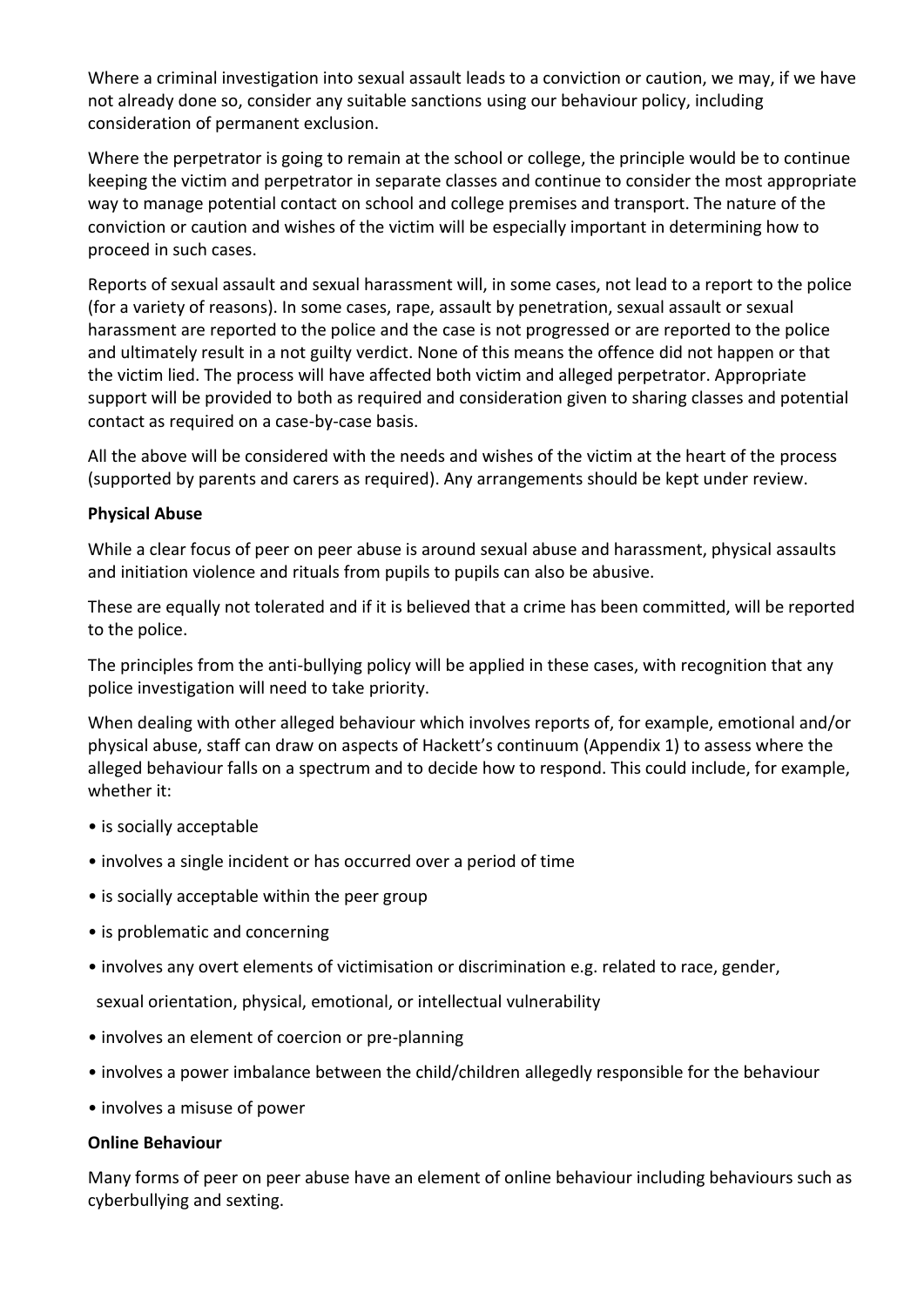Policies and procedures concerning this type of behaviour can be found (in anti- bullying policy, the Esafety policy, and child protection policy)

## **Prevention**

St Wilfrids Primary School actively seeks to raise awareness of and prevent all forms of peer-on-peer abuse by:

• Educating all Governors, Senior Leadership Team, staff, and volunteers, [pupils/students], and parents about this issue. This includes:

(a) Contextual Safeguarding.

(b) The identification and classification of specific behaviours; and

(c) The importance of taking seriously all forms of peer-on-peer abuse (no matter how low level they may appear) and ensuring that no form of peer-on-peer abuse is ever dismissed as horseplay or teasing.

- Educating children about the nature and prevalence of peer-on-peer abuse via PSHE / RHE/RSHE and the wider curriculum.
- Pupils/Students are frequently told what to do if they witness or experience such abuse, the effect that it can have on those who experience it and the possible reasons for it, including vulnerability of those who inflict such abuse.
- They are regularly informed about the School's approach to such issues, including its zerotolerance policy towards all forms of peer-on-peer abuse.
- Engaging parents on this issue by:

(a) Involving parents in the review of School policies where relevant

(b) Encouraging parents to hold the School to account on this issue.

• Ensuring that all peer-on-peer abuse issues are fed back to the School's safeguarding [team/lead] so that they can spot and address any concerning trends and identify pupils who maybe in need of additional support. • Challenging the attitudes that underlie such abuse (both inside and outside the classroom).

• Working with Governors, all staff and volunteers, pupils and parents to address equality issues, to promote positive values, and to encourage a culture of tolerance and respect amongst all members of the School community;

• Creating conditions in which our pupils can aspire to and realise safe and healthy relationships.

• Creating a culture in which our pupils feel able to share their concerns openly, in a non-judgmental environment, and have them listened to; and

• Responding to cases of peer-on-peer abuse promptly and appropriately.

#### **Multi-agency working**

The School actively engages with its local partners in relation to peer-on-peer abuse, and works closely with, Nottinghamshire Safeguarding Children Partnership (NSCP), Nottinghamshire Multi-Agency Safeguarding Hub (MASH), children's social care, and/or other relevant agencies, and other schools.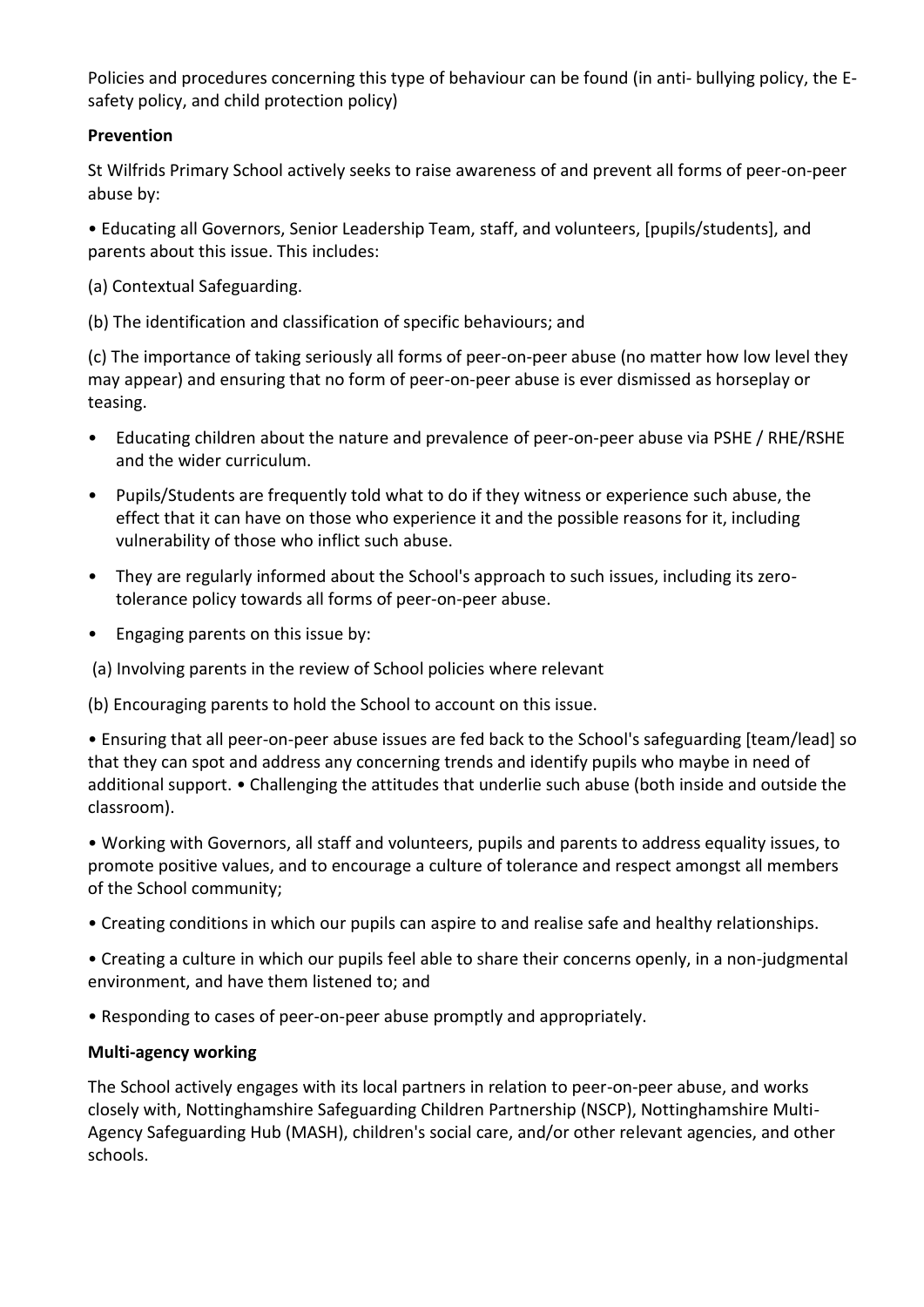The relationships the School has built with these partners are essential to ensuring that the School is able to prevent, identify early and appropriately handle cases of peer-on-peer abuse. They help the School

(a) To develop a good awareness and understanding of the different referral pathways that

operate in its local area, as well as the preventative and support services which exist.

(b) To ensure that our pupils can access the range of services and support they need quickly.

(c) To support and help inform our local community's response to peer-on-peer abuse.

(d) To increase our awareness and understanding of any concerning trends and emerging risks in our local area to enable us to take preventative action to minimise the risk of these being experienced by our pupils

The School actively refers concerns/allegations of peer-on-peer abuse where necessary to

Nottinghamshire MASH children's social care, and/or other relevant agencies.

Children resident out of county but attending a Nottinghamshire school /academy will be reported to their home MASH or equivalent Social Care

In cases involving children who are subject to risk, harm, and abuse and who have LAC status, the children's social worker must be informed and a coordinated approach to address any incidents or concerns will be required.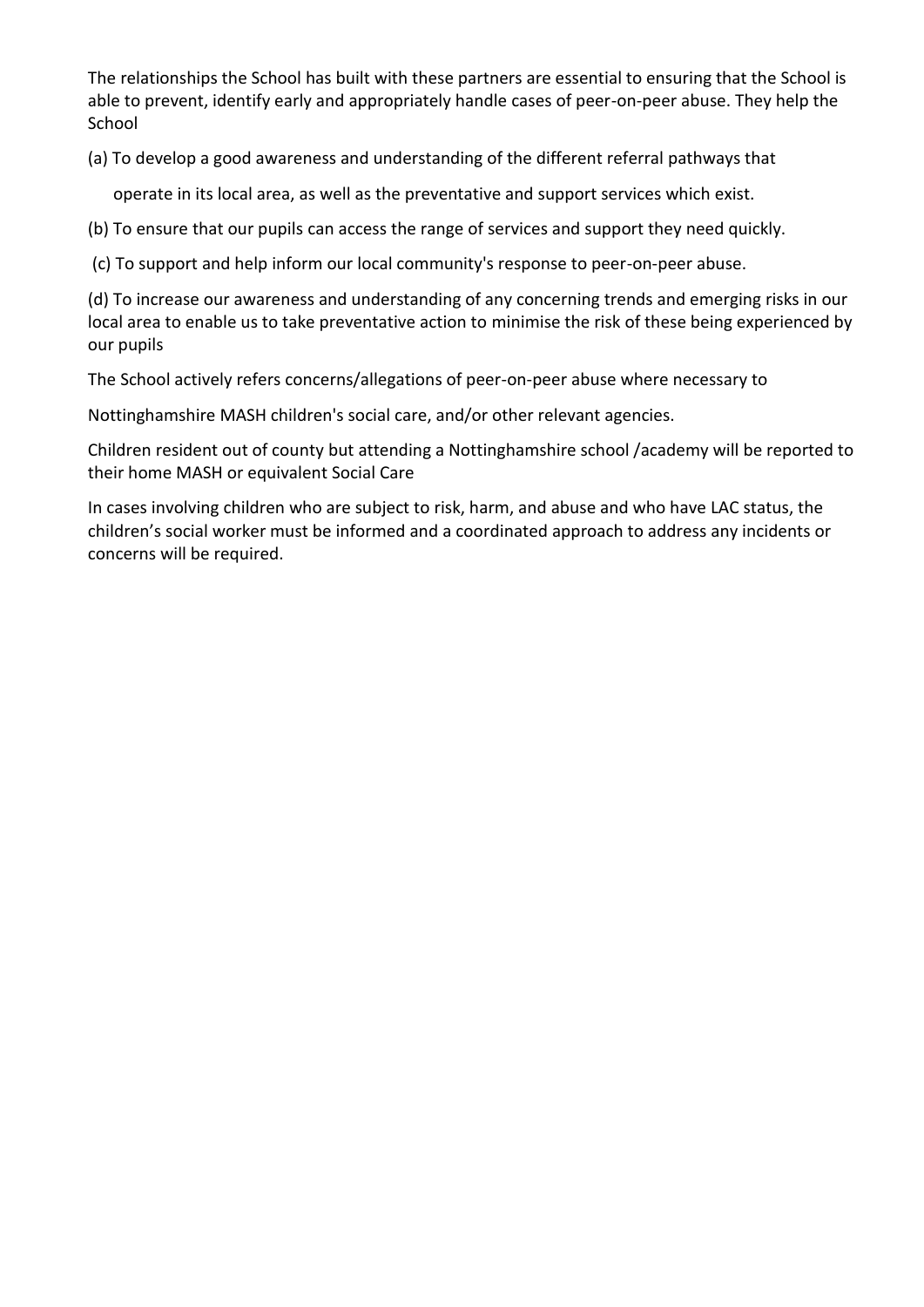# **Appendix 1**

Simon Hackett (2010) has proposed a continuum model to demonstrate the range of sexual behaviours presented by children and young people, from those that are normal, to those that are highly deviant:

| Normal                                                                                                               | Inappropriate                                                                                                                                                                                                              | <b>Problematic</b>                                                                                                                                                                                                                                                               | <b>Abusive</b>                                                                                                                                                                                                                                                                       | <b>Violent</b>                                                                                                                                                                      |
|----------------------------------------------------------------------------------------------------------------------|----------------------------------------------------------------------------------------------------------------------------------------------------------------------------------------------------------------------------|----------------------------------------------------------------------------------------------------------------------------------------------------------------------------------------------------------------------------------------------------------------------------------|--------------------------------------------------------------------------------------------------------------------------------------------------------------------------------------------------------------------------------------------------------------------------------------|-------------------------------------------------------------------------------------------------------------------------------------------------------------------------------------|
| Developmentally<br>expected<br>Socially acceptable<br>Consensual, mutual,<br>reciprocal<br>Shared decision<br>making | · Single instances of<br>inappropriate sexual<br>behaviour<br>· Socially acceptable<br>behaviour within<br>peer group<br>• Context for<br>behaviour may be<br>inappropriate<br>· Generally<br>consensual<br>and reciprocal | • Problematic and<br>concerning<br>behaviours<br>• Developmentally<br>unusual and socially<br>unexpected<br>. No overt elements<br>of victimisation<br>• Consent issues<br>may be unclear<br>• May lack reciprocity<br>or equal power<br>· May include levels<br>of compulsivity | • Victimising intent<br>or outcome<br>· Includes misuse<br>of power<br>• Coercion and force<br>to ensure victim<br>compliance<br>· Intrusive<br>· Informed consent<br>lacking, or not able<br>to be freely given<br>by victim<br>· May include<br>elements of<br>expressive violence | · Physically violent<br>sexual abuse<br>• Highly intrusive<br>· Instrumental<br>violence which is<br>physiologically and/<br>or sexually arousing<br>to the perpetrator<br>· Sadism |
|                                                                                                                      |                                                                                                                                                                                                                            |                                                                                                                                                                                                                                                                                  |                                                                                                                                                                                                                                                                                      |                                                                                                                                                                                     |

[https://www.nspcc.org.uk/globalassets/documents/publications/harmful-sexual-behaviour](https://www.nspcc.org.uk/globalassets/documents/publications/harmful-sexual-behaviour-framework.pdf)[framework.pdf](https://www.nspcc.org.uk/globalassets/documents/publications/harmful-sexual-behaviour-framework.pdf)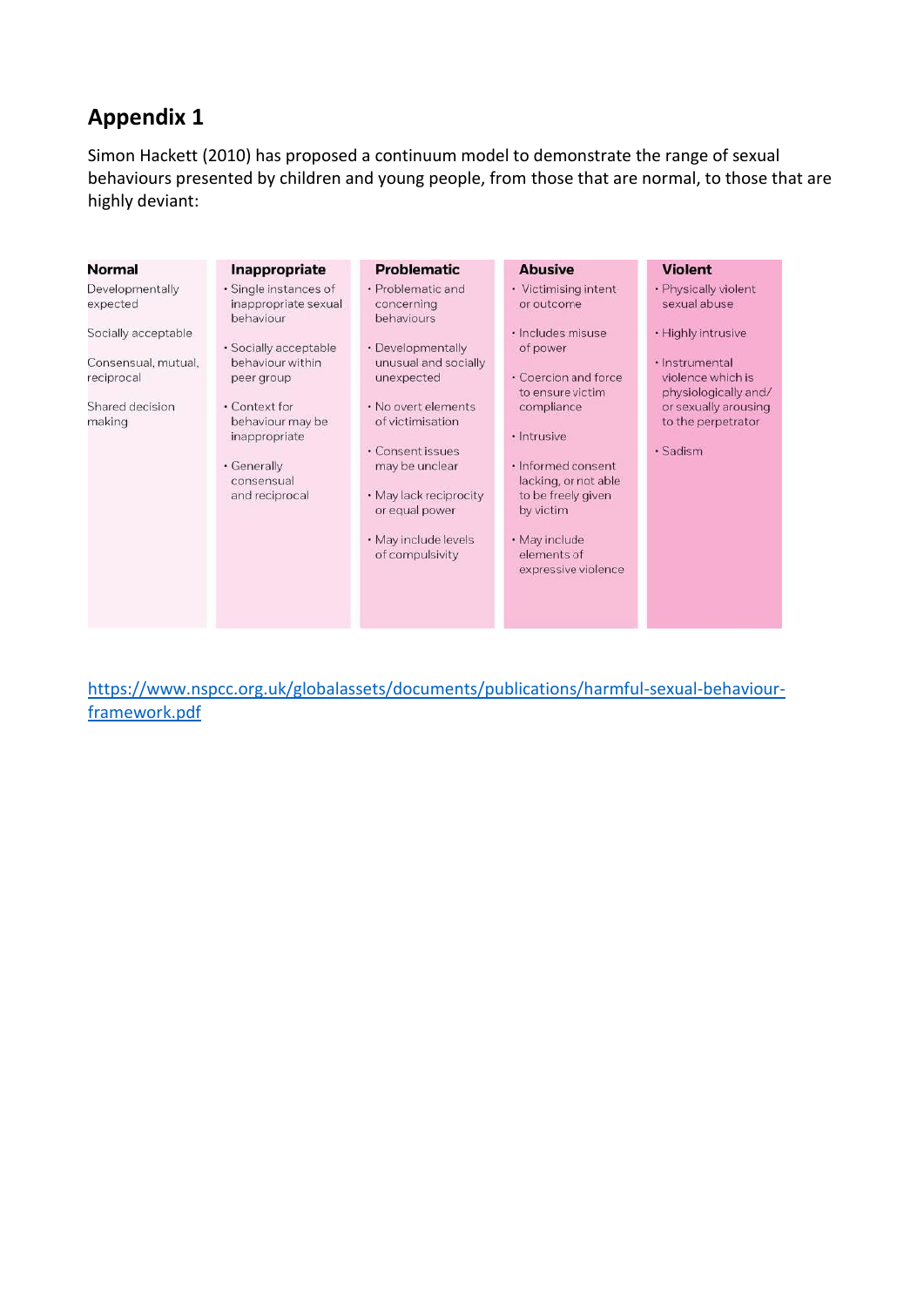# **Appendix 2**

Support for Young People: Local and National

 Nottinghamshire Children and Young People's Independent Sexual Violence Advisors (ChiIVAs) provided by IMARA provide emotional and practical support for victims of sexual violence. They are based within the specialist sexual violence sector and will help the victim understand what their options are and how the criminal justice process works if they have reported or are considering reporting to the police. ChISVAs will work in partnership with schools and colleges to ensure the best possible outcomes for the victim.

www.imara.org.uk/about us/chisva-service

Child and adolescent mental health services (CAMHS)

[www.nottinghamshirehealthcare.nhs.uk/camhs](http://www.nottinghamshirehealthcare.nhs.uk/camhs)

<https://www.nottinghamshirehealthcare.nhs.uk/camhs>

 Rape Crisis Centre's can provide therapeutic support for children over 13 who have experienced sexual violence.

#### [www.nottsssvss.org.uk](http://www.nottsssvss.org.uk/)

• Internet Watch Foundation (to potentially remove illegal images)

[www.iwf.org.uk](http://www.iwf.org.uk/)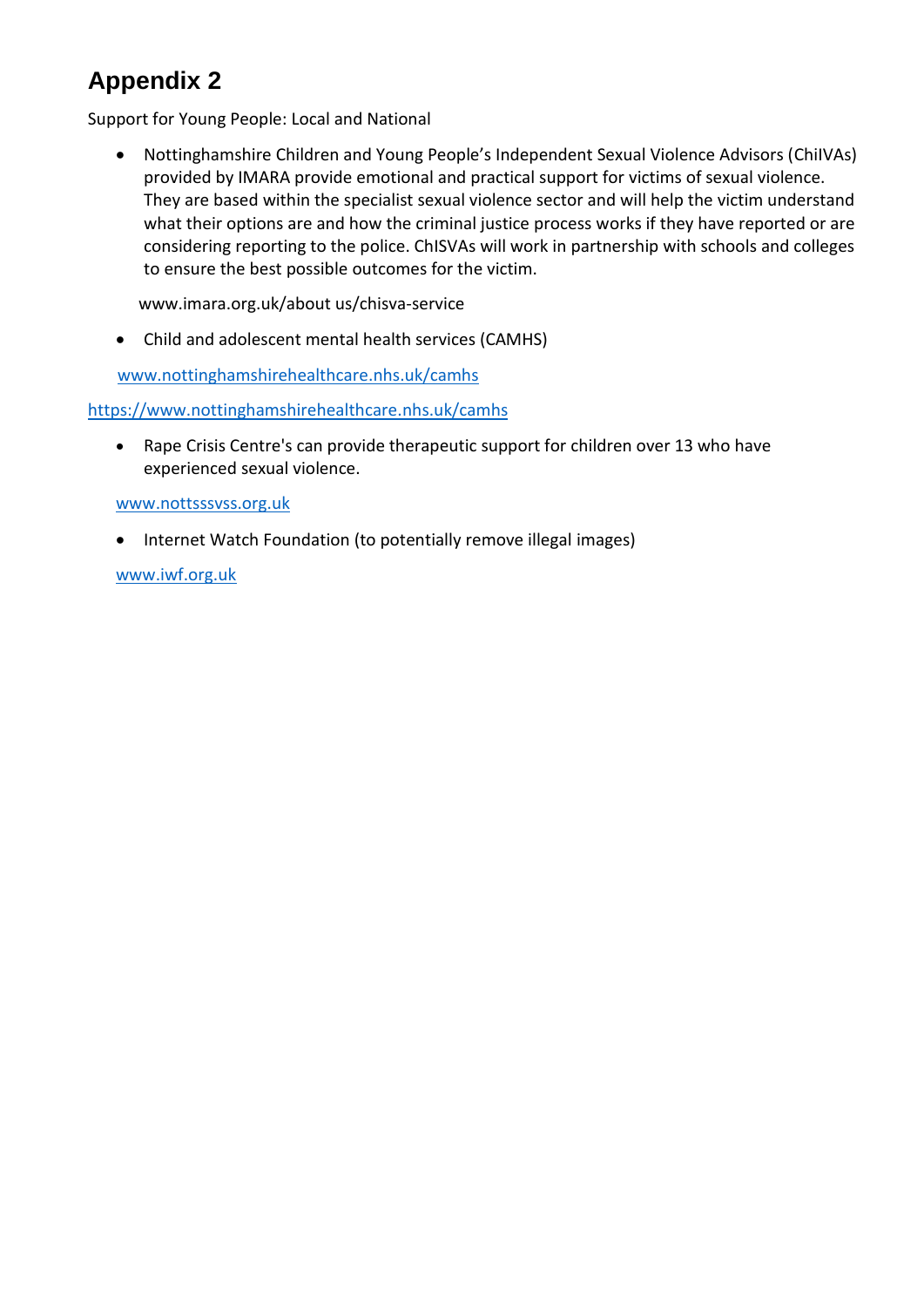# **Appendix 3**

# **Useful Publications and Websites**

# **Government Publications**

Sexual harassment and sexual violence in schools

[www.gov.uk/government/publications/sexual-violence-and-sexual-harassment-between-children-in](http://www.gov.uk/government/publications/sexual-violence-and-sexual-harassment-between-children-in-schools-and-colleges)[schools-and-colleges](http://www.gov.uk/government/publications/sexual-violence-and-sexual-harassment-between-children-in-schools-and-colleges)

Keeping Children safe in Education - [www.gov.uk/government/publications/keeping-children-safe-in](http://www.gov.uk/government/publications/keeping-children-safe-in-education)[education](http://www.gov.uk/government/publications/keeping-children-safe-in-education)

Preventing youth violence and gang involvement

[www.gov.uk/government/publications/advice-to-schools-and-colleges-on-gangs-and-youth-violence](http://www.gov.uk/government/publications/advice-to-schools-and-colleges-on-gangs-and-youth-violence)

Preventing and tackling bullying in schools

[www.gov.uk/government/publications/preventing-and-tackling-bullying](http://www.gov.uk/government/publications/preventing-and-tackling-bullying)

Ofsted – Review of sexual abuse in schools and colleges June 2021

[www.gov.uk/government/publications/review-of-sexual-abuse-in-schools-and-colleges](http://www.gov.uk/government/publications/review-of-sexual-abuse-in-schools-and-colleges)

#### **Other useful documents**

Sexting

Sharing nudes and semi-nudes: advice for education settings working with children and young people December 2020

[www.gov.uk/government/publications/sharing-nudes-and-semi-nudes-advice-for-education-settings](http://www.gov.uk/government/publications/sharing-nudes-and-semi-nudes-advice-for-education-settings-working-with-children-and-young-people/sharing-nudes-and-semi-nudes-advice-for-education-settings-working-with-children-and-young-people)[working-with-children-and-young-people/sharing-nudes-and-semi-nudes-advice-for-education](http://www.gov.uk/government/publications/sharing-nudes-and-semi-nudes-advice-for-education-settings-working-with-children-and-young-people/sharing-nudes-and-semi-nudes-advice-for-education-settings-working-with-children-and-young-people)[settings-working-with-children-and-young-people](http://www.gov.uk/government/publications/sharing-nudes-and-semi-nudes-advice-for-education-settings-working-with-children-and-young-people/sharing-nudes-and-semi-nudes-advice-for-education-settings-working-with-children-and-young-people)

Peer-on-peer abuse

Farrer & Co - Peer-on-peer abuse toolkit, guidance on peer-on peer abuse policy and template peeron-peer abuse policy

[www.farrer.co.uk/Global/Peer-on-peer%20abuse%20toolkit%2014.pdf](http://www.farrer.co.uk/Global/Peer-on-peer%20abuse%20toolkit%2014.pdf)

Anti-bullying Alliance

Sexual Bullying: Developing Effective Anti-bullying Practice

A guide for school staff and other professionals

[https://anti-bullyingalliance.org.uk/sites/default/files/uploads/attachments/Sexual%20bullying%20-](https://anti-bullyingalliance.org.uk/sites/default/files/uploads/attachments/Sexual%20bullying%20-%20anti-bullying%20guidance%20for%20teachers%20and%20other%20professionals%20-%20FINAL_0_0.pdf) [%20anti-bullying%20guidance%20for%20teachers%20and%20other%20professionals%20-](https://anti-bullyingalliance.org.uk/sites/default/files/uploads/attachments/Sexual%20bullying%20-%20anti-bullying%20guidance%20for%20teachers%20and%20other%20professionals%20-%20FINAL_0_0.pdf) [%20FINAL\\_0\\_0.pdf](https://anti-bullyingalliance.org.uk/sites/default/files/uploads/attachments/Sexual%20bullying%20-%20anti-bullying%20guidance%20for%20teachers%20and%20other%20professionals%20-%20FINAL_0_0.pdf)

Preventing abuse among children and young people-guidance from Stop it Now

What is Age appropriate?